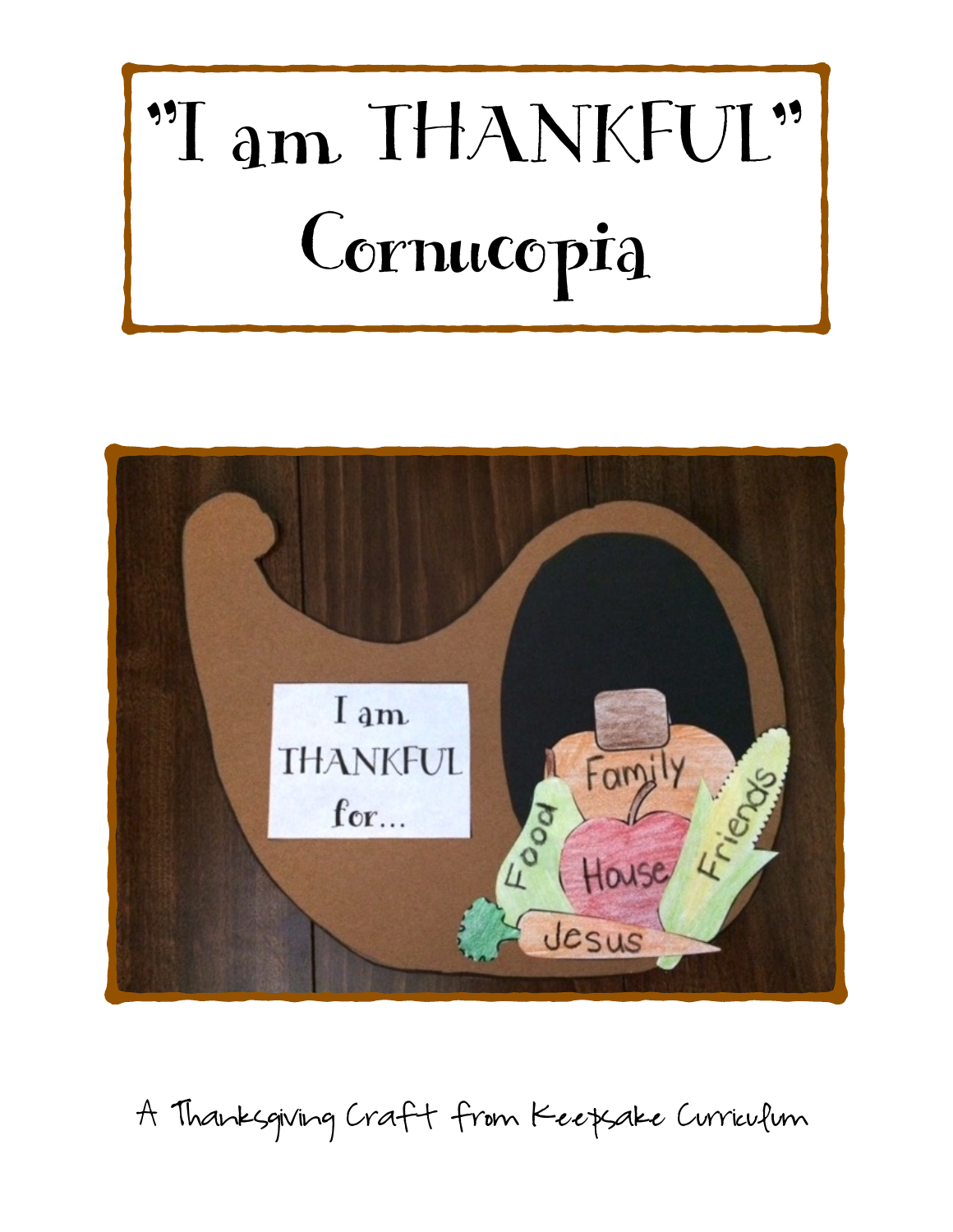## "I am THANKFUL" Cornucopia

Thanksgiving is definitely a great time of year to teach our children how to be thankful to God and to count their blessings. Some time during the month of November, as you prepare for the Thanksgiving holiday, use this craft to decorate your heart and home in thanksgiving as well.

> **Materials: Construction Paper (brown & black) Crayons Scissors Glue Stick Cornucopia template (included) Fruits/Vegetables Printout (included)**

#### **Directions:**

1. Print out the cornucopia and trace it onto brown construction paper; cut it out.



2. Cut out the cornucopia oval and trace it on black construction paper; cut it out as well.

3. With your glue stick, glue the black oval onto the cornucopia.



4. Color your fruits and vegetables with crayons. (Note: if you want to fill the cornucopia with more, then print another sheet!)

5. Cut them out.

6. Arrange the fruits and vegetables the way you want them on the cornucopia -

#### **make sure you leave room on each one to write what you're thankful for.**

7. Glue down each piece.

8. With a black crayon, write what you're thankful for on each fruit/vegetable. 9. Cut out the "I am THANKFUL for…" box.

10. Use your glue stick to glue it on the cornucopia.

### **Be thankful for your blessings every day!**

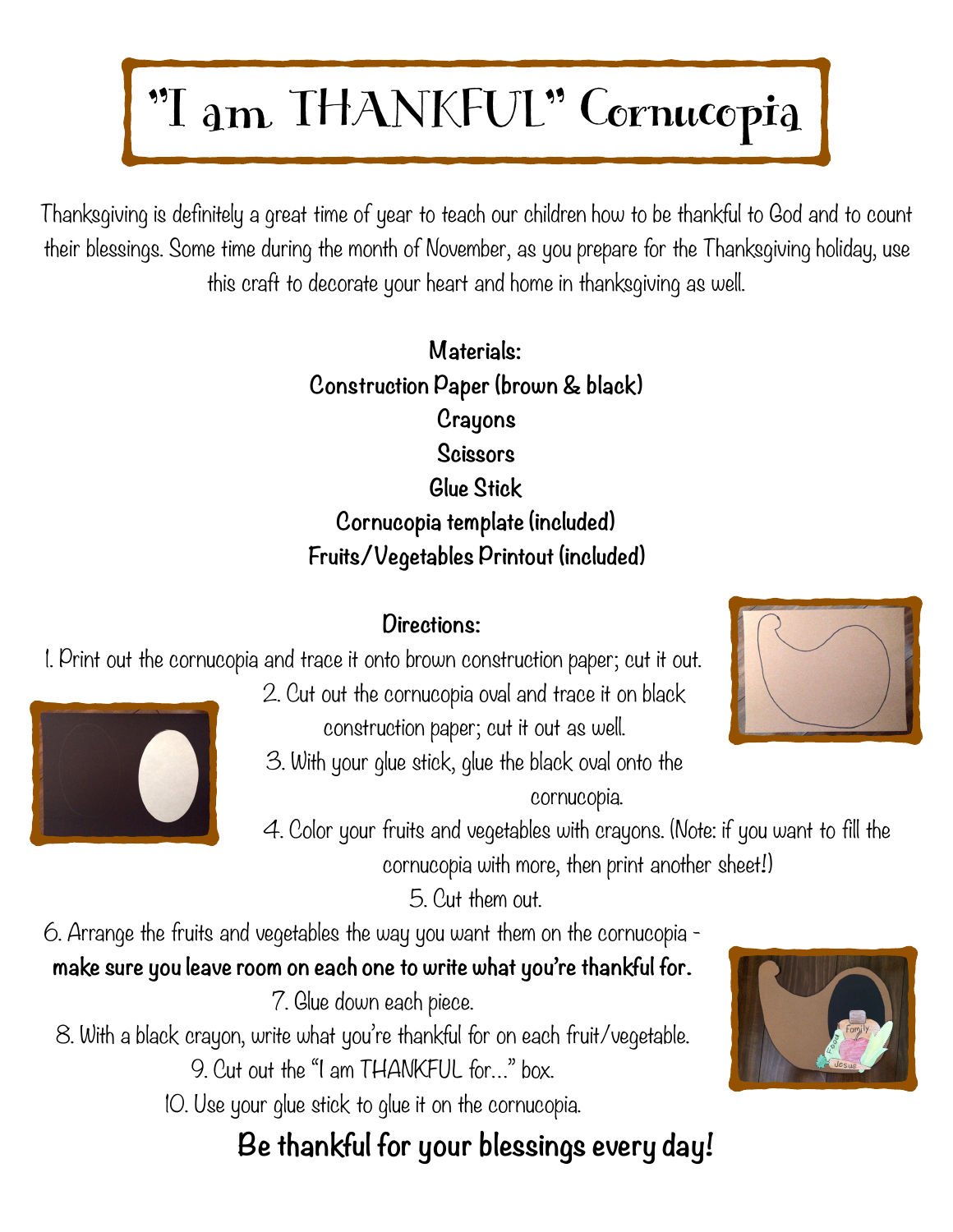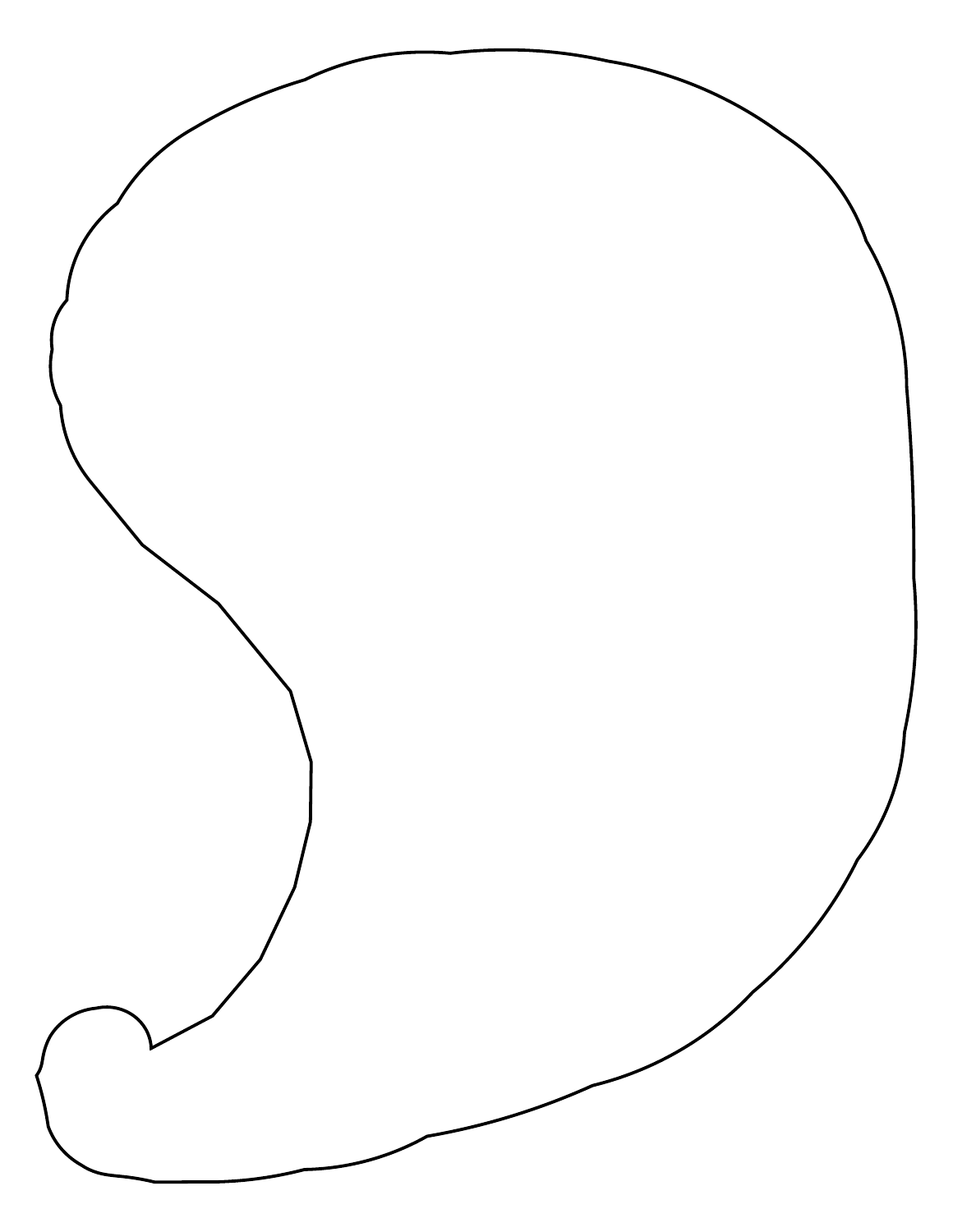